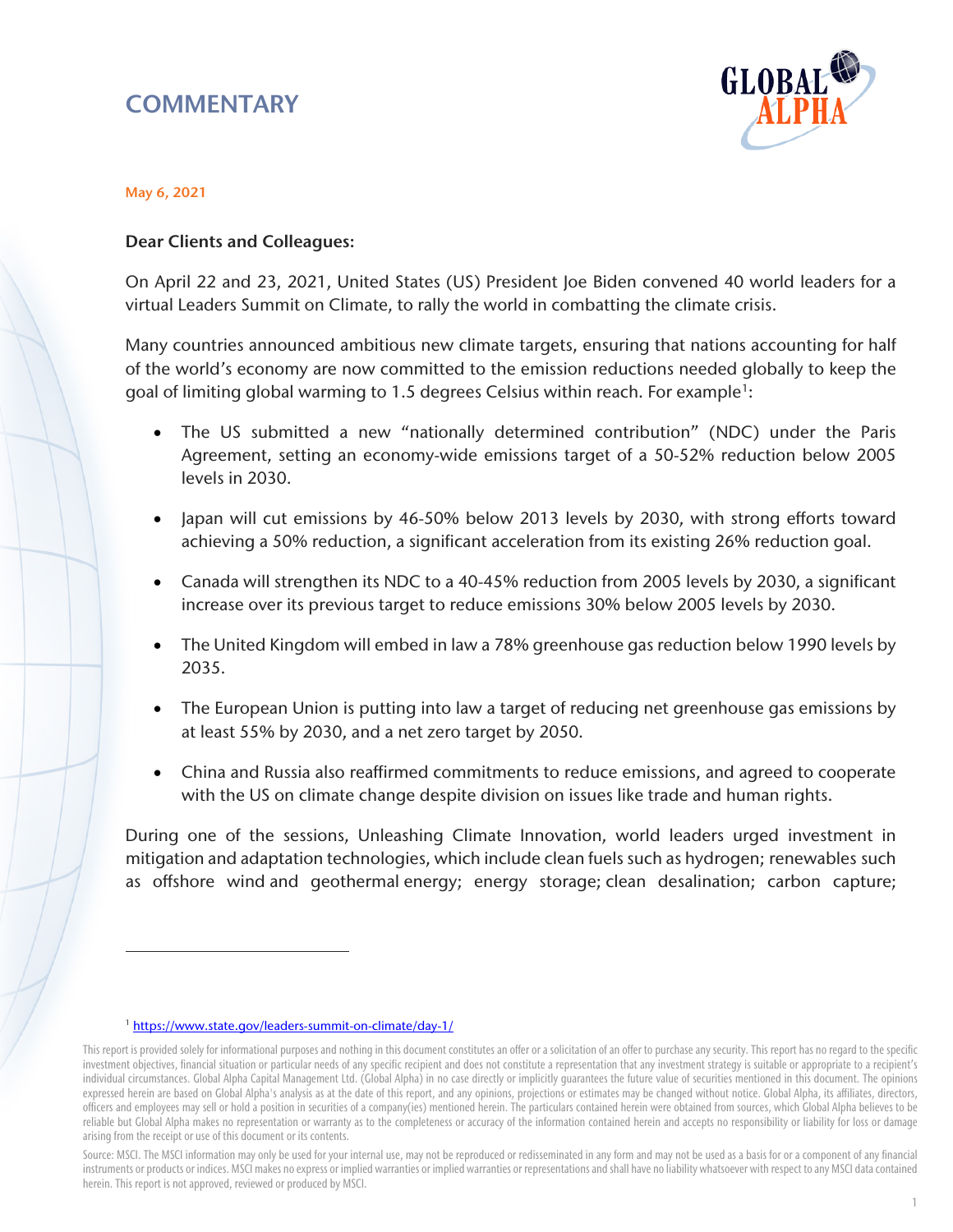## COMMENTARY CONT.



advanced mobility; sustainable urban design; and monitoring technologies to verify emissions and stop deforestation.

At Global Alpha, sustainability is one of our five major investment themes. The energy transition towards a low-carbon society provides long-term growth opportunities. We look for niche market leaders who will benefit from this secular growth trend. A few current holdings include:

- Clean Energy Fuels (CLNE US), based in the US, designs, builds and operates natural gas filling stations for vehicle fleets. It has 550+ stations in North America. Its primary fuel is Renewable Natural Gas (RNG), the only fuel available for heavy-duty vehicles that can have carbonnegative emissions (RNG avoids more emissions than it generates).
- Ormat Technologies (ORA US), based in the US, is a leading renewable energy provider globally with a 932 megawatt portfolio. Its business expands from geothermal to recovered energy and energy storage.
- Hexagon Composites (HEX NO), based in Norway, is a global market leader in a carbon fiber gas containment system used in the transportation industry. It operates in Norway, Germany and the US. Hexagon's products are mostly used for clean alternatives, such as RNG, hydrogen, and propane.

We also invest in companies related to electric vehicles (EV) and waste management but this week, we would like to profile one of our new holdings, Iwatani Corporation (8088 JP), which is the largest distributor of hydrogen, LPG, and helium in Japan.

#### Business Overview

Founded in 1930, Iwatani is a leading distributor of gases for industrial and household use in Japan. It has several business areas. The industrial gases segment includes hydrogen, oxygen, nitrogen, helium, semi-conductor material gas and medical gas. The energy segment distributes a wide range of gases such as LPG, LNG, kerosene, and gasoline. The company also manufacturers machinery and environmental-friendly materials, such as biomass fuels, eco PET resin and EV-related battery materials.

Iwatani is the only fully-integrated supplier of hydrogen in Japan, with a nation-wide network, including manufacturing, transportation, storage, supply, and security.

Source: MSCI. The MSCI information may only be used for your internal use, may not be reproduced or redisseminated in any form and may not be used as a basis for or a component of any financial instruments or products or indices. MSCI makes no express or implied warranties or implied warranties or representations and shall have no liability whatsoever with respect to any MSCI data contained herein. This report is not approved, reviewed or produced by MSCI.

This report is provided solely for informational purposes and nothing in this document constitutes an offer or a solicitation of an offer to purchase any security. This report has no regard to the specific investment objectives, financial situation or particular needs of any specific recipient and does not constitute a representation that any investment strategy is suitable or appropriate to a recipient's individual circumstances. Global Alpha Capital Management Ltd. (Global Alpha) in no case directly or implicitly guarantees the future value of securities mentioned in this document. The opinions expressed herein are based on Global Alpha's analysis as at the date of this report, and any opinions, projections or estimates may be changed without notice. Global Alpha, its affiliates, directors, officers and employees may sell or hold a position in securities of a company(ies) mentioned herein. The particulars contained herein were obtained from sources, which Global Alpha believes to be reliable but Global Alpha makes no representation or warranty as to the completeness or accuracy of the information contained herein and accepts no responsibility or liability for loss or damage arising from the receipt or use of this document or its contents.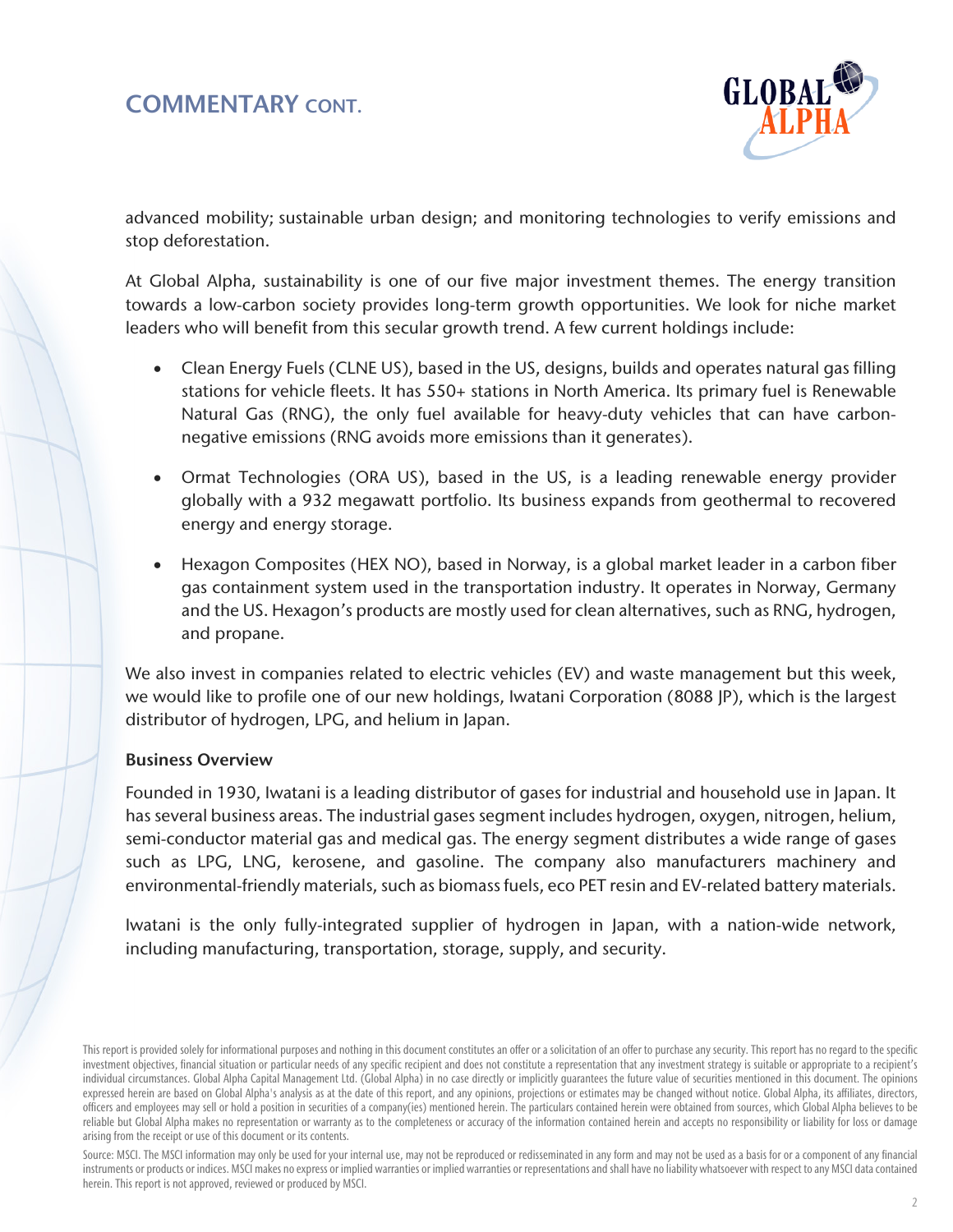# COMMENTARY CONT.



#### Target Market

Iwatani has a steadily growing product portfolio led by LPG, but the new growth driver is hydrogen.

Japan was the first country to adopt a "Basic Hydrogen Strategy" as early as in 2017. Japan aims to increase the number of fuel cell vehicles (FCVs) to 40,000 units by 2020, to 200,000 units by 2025 and to 800,000 units by 2030. It also aims to increase the number of hydrogen stations to 160 by [2](#page-2-0)020, to 320 by 2025, and to 900 by 2030.<sup>2</sup>

The Japanese hydrogen market is expected to grow 56-fold to JPY 408.5 billion by 2030, according to the market research company Fuji Keizai.<sup>[3](#page-2-1)</sup>

#### Competitive Advantages

- Top market shares in Japan
	- #1 in hydrogen sales volume with 70% market share
	- #1 hydrogen stations network with 33% market share
	- #1 in helium sales with 50% Japan market share, and 8% global market share
	- #1 in LPG sales in the retail market with 4.1% market share
	- #1 in LPG sales in the wholesale market with 13.1% market share
	- #1 in the portable gas cooking stoves market with 80% market share
	- #1 in the cassette gas canisters with 60% market share
- Close relationship with government as the industry leader
- High entry barriers: a highly regulated industry because safety is of the utmost importance when handling industry gases.

### Growth Strategy

 $\overline{a}$ 

• Distribution: expand distribution network for hydrogen and LPG

<sup>&</sup>lt;sup>2</sup> [https://www.meti.go.jp/english/press/2017/pdf/1226\\_003a.pdf](https://www.meti.go.jp/english/press/2017/pdf/1226_003a.pdf) <sup>3</sup> [Japan, The New Hydrogen](https://www.s-ge.com/en/article/global-opportunities/20201-c5-japan-hydrogen-market#:%7E:text=According%20to%20a%202019%20study,CHF%203.7%20billion)%20by%202030.&text=This%20market%20is%20expected%20to,CHF%20328%20million)%20by%202030.) Nation

<span id="page-2-1"></span><span id="page-2-0"></span>This report is provided solely for informational purposes and nothing in this document constitutes an offer or a solicitation of an offer to purchase any security. This report has no regard to the specific investment objectives, financial situation or particular needs of any specific recipient and does not constitute a representation that any investment strategy is suitable or appropriate to a recipient's individual circumstances. Global Alpha Capital Management Ltd. (Global Alpha) in no case directly or implicitly guarantees the future value of securities mentioned in this document. The opinions expressed herein are based on Global Alpha's analysis as at the date of this report, and any opinions, projections or estimates may be changed without notice. Global Alpha, its affiliates, directors, officers and employees may sell or hold a position in securities of a company(ies) mentioned herein. The particulars contained herein were obtained from sources, which Global Alpha believes to be reliable but Global Alpha makes no representation or warranty as to the completeness or accuracy of the information contained herein and accepts no responsibility or liability for loss or damage arising from the receipt or use of this document or its contents.

Source: MSCI. The MSCI information may only be used for your internal use, may not be reproduced or redisseminated in any form and may not be used as a basis for or a component of any financial instruments or products or indices. MSCI makes no express or implied warranties or implied warranties or representations and shall have no liability whatsoever with respect to any MSCI data contained herein. This report is not approved, reviewed or produced by MSCI.